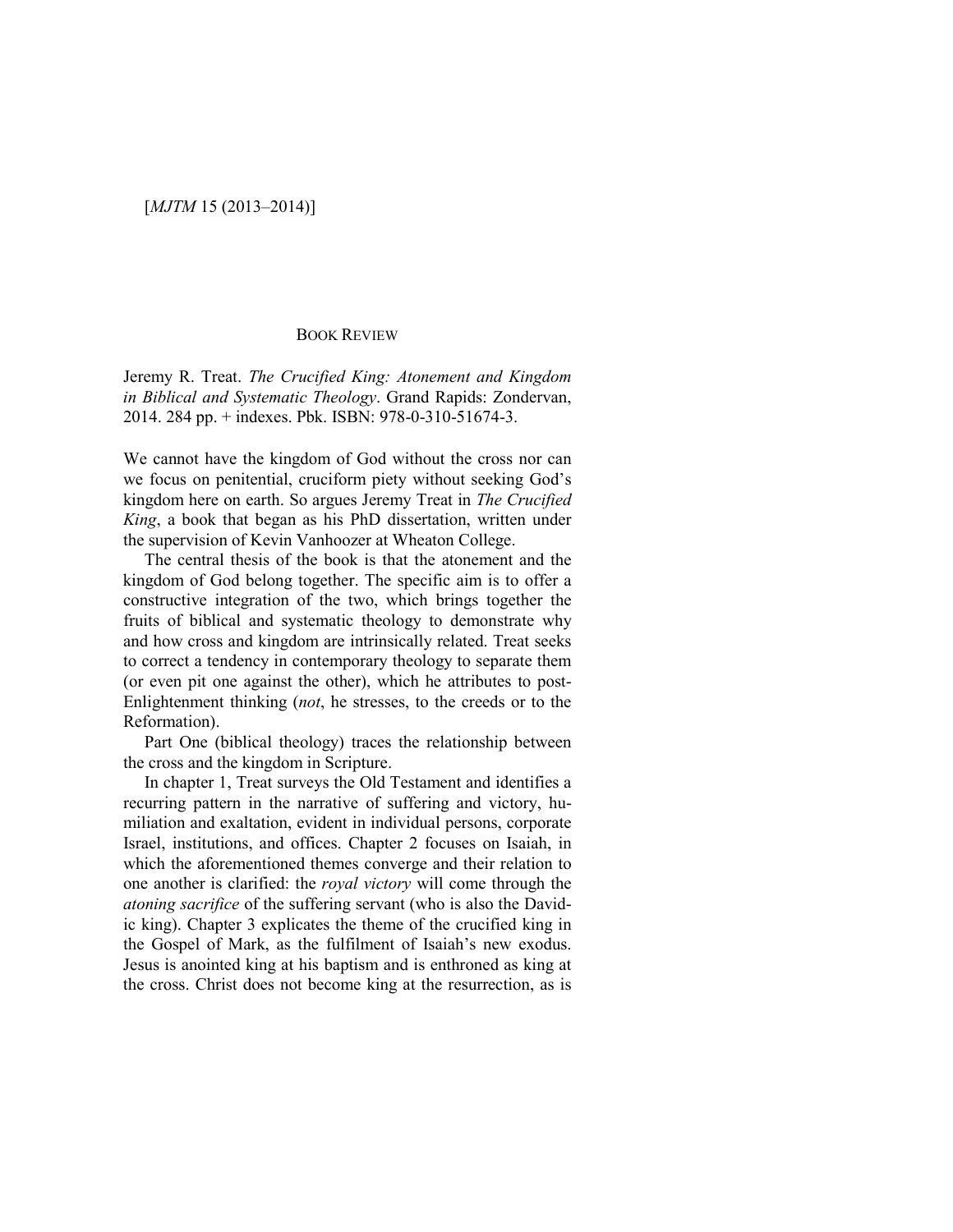## R2 *McMaster Journal of Theology and Ministry* 15

often argued; rather, Christ *who is king* dies on the cross. Chapter 4 surveys several other New Testament texts that provide evidence for the author's thesis. In Col 1:15–20, Christ's victory over the powers (kingdom) comes by means of the cross. In Rev 5:5–10, the lion (king) is revealed to be none other than the lamb (the one who suffered and died), who creates for himself a kingdom of priests who will conquer "by the blood of the lamb and by the word of their testimony." Chapter 5 summarizes the argument thus far and draws out significant connections and implications.

Part Two (systematic theology) examines and analyzes the logic connecting the cross and the kingdom, in light of Scripture and in conversation with tradition and contemporary theology.

In chapter 6, Treat seeks to correct a tendency in systematic theology to relegate the atoning death of Jesus to his state of humiliation and to his priestly office. Instead, Christ is exalted precisely *in* and *through* his humiliation and he dies not just as priest but also as prophet and king. Chapter 7 offers a critique of reductionism and relativism. Reductionism fails to account for all of the biblical atonement metaphors, either privileging certain ones over others or forcing them into a schema that oversimplifies their complexity and interrelationships (e.g., Aulén's three categories). Relativism is the failure to see the atonement as a coherent, unified whole. Various metaphors are treated merely as alternative options to be chosen according to context when evangelizing or preaching the gospel (e.g., Joel Green's 'kaleidoscope' view). In contrast, Treat argues that it is the theologian's task to include all atonement metaphors and to demonstrate their logical relations (the theological tasks of integration, order, and rank). He calls this approach "expansive particularity." In chapter 8, Treat seeks to reconcile *Christus victor* and penal substitution, which are often regarded as mutually exclusive. He argues that both are necessary, as each has a different function in explaining the significance of the cross. Penal substitution explains the *means* of Christ's victory (the how), while *Christus victor* explains the *effects* of Christ's substitutionary death on the cross. Controversially, Treat argues that penal substitution is primary (rank) and the key to relating (order) the atonement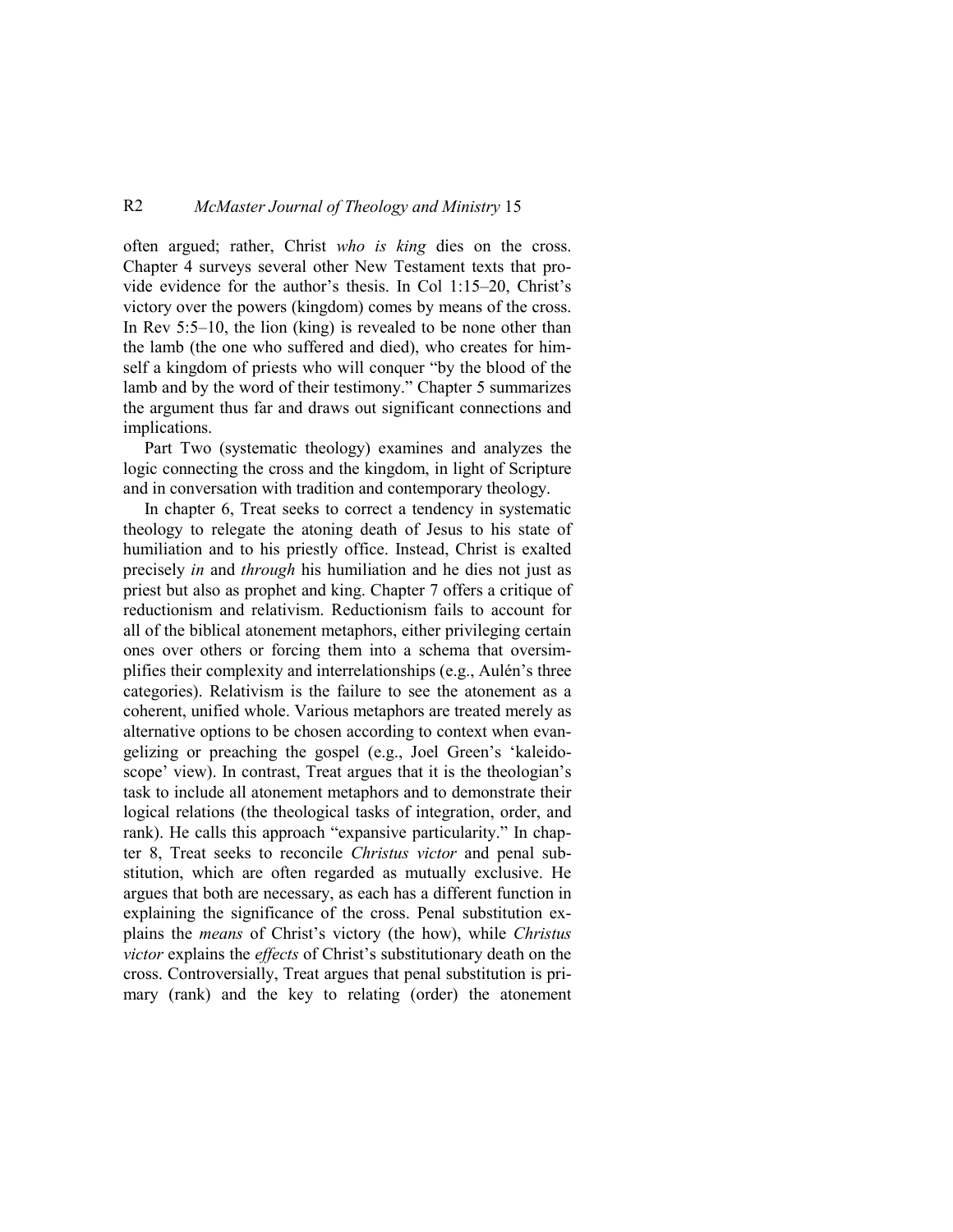metaphors (integration). In chapter 9, in critical and constructive conversation with Luther and Moltmann, Treat articulates his vision of the cruciform reign of God. In a concluding chapter, "Crown of Thorns," he summarizes the book's argument and draws together its significant conclusions and implications.

Treat succeeds in convincingly demonstrating his central thesis that the kingdom and the cross belong together and are mutually informing realities. His contention that Christ the King suffered and died a substitutionary death on the cross in order to inaugurate the kingdom of God on earth (one that is hidden and cruciform, yet perceived in faith to be the power and wisdom of God) is both refreshing and compelling. He presents strong evidence from Scripture and tradition to support his position.

However, Treat's secondary argument concerning the logical relations between atonement metaphors, and especially his insistence on the primacy of penal substitution, is far less convincing. His view may turn out to be true, but his argument does not sufficiently demonstrate it. Treat provides two reasons for the primacy of penal substitution. First, it is primary because of its superior explanatory power, specifically its unique capacity to explain *how* the atonement works to deal with sin and usher in the kingdom of God. Second, it is primary because it more directly addresses the root problem of the human condition (human guilt and God's wrath), whereas other atonement metaphors address derivative problems.

On the first point, I am not convinced after reading Treat that any of the atonement metaphors are *primarily* concerned with explaining *how* the cross works. They all seem to break down when we push the *how* question too far (which, perhaps, is what we should expect from metaphors). For example, the *Christus victor* view does not explain in a literal or scientific way precisely how Christ's death achieves victory, the ransom view does not explain precisely how the payment works (is the ransom paid to God or to Satan?), and the healing from sin-as-disease view does not explain precisely how it is that "by his stripes we are healed" (Isaiah 53). Treat repeatedly states that the penal substitution view explains the "how" of the cross, but I think that when treated this way it raises more problems than it solves. For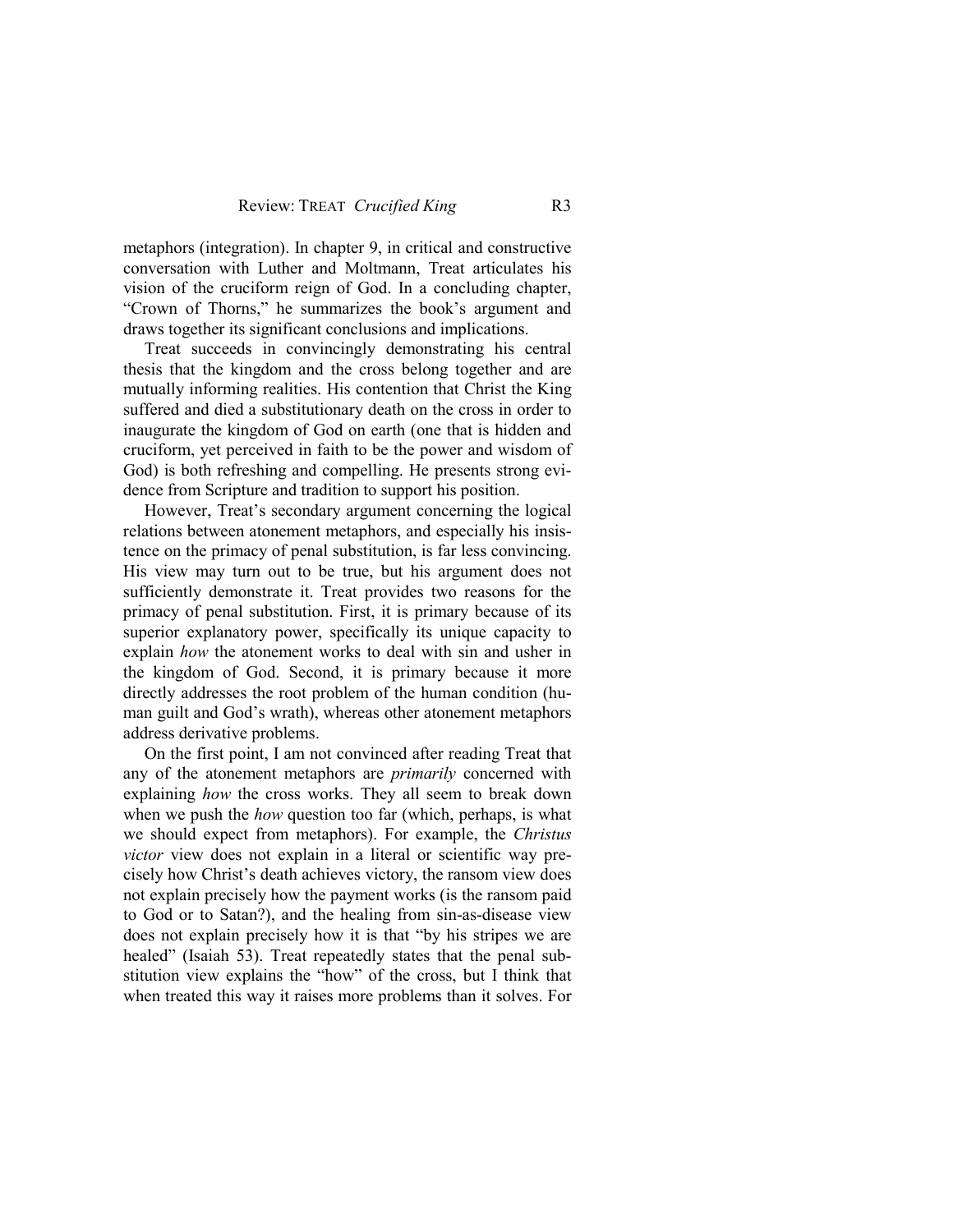## R4 *McMaster Journal of Theology and Ministry* 15

example, how does it serve the cause of justice to torture and kill an innocent man in place of guilty others? Is God's wrath something that needs to be appeased without discrimination or specificity? Treat does not deal with these kinds of questions.

Moreover, the biblical support that Treat finds for the primacy of penal substitution is exaggerated and sometimes questionable (I do not doubt that the seeds for the doctrine are scriptural). In many cases, Treat simply equates penal substitution with other concepts. He conflates penal language with sacrificial concepts in Heb 2:5–8, with ransom notions in Col 2:13–15, with forensic language in Revelation 9–11, and with substitutionary and Passover concepts in 1 John 3:4–9. The problem is that penal substitution goes beyond all of these, because it specifically carries with it the necessity of *punishment* (retributive, not just restorative; penal, not just substitutionary or satisfaction). Perhaps this penal dimension is in Scripture, but it is not in all of these passages.

Treat's second point rests on assumptions that he does not prove. One of these is that the root problem that atonement addresses is human guilt and God's corresponding wrath. Justice, then, is the primary issue (one sees this as well in Charles Hodge, who also makes penal substitution central). I wonder too whether his approach to the inner logic of the atonement resonates more with a certain Calvinistic view (i.e., limited atonement or particular redemption) than with other views of the atonement. His citation of Packer's influential article ("What Did the Cross Achieve? The Logic of Penal Substitution") suggests that it might. If so, those connections should be made explicit.

Despite these critical comments, I highly recommend *The Crucified King* to all who wish to engage atonement theology and kingdom theology seriously. Treat's overarching thesis that we must hold the cross and the kingdom together is convincing and important. His careful attention to both Scripture (read as a canonical whole) and tradition immerses the reader in a rich biblical-theological approach that avoids the dichotomies, dualisms, generalizations, and reductionisms that too often characterize modern discussions. Moreover, Treat's writing is clear, his logic is easy to follow, and his constructive ideas are both